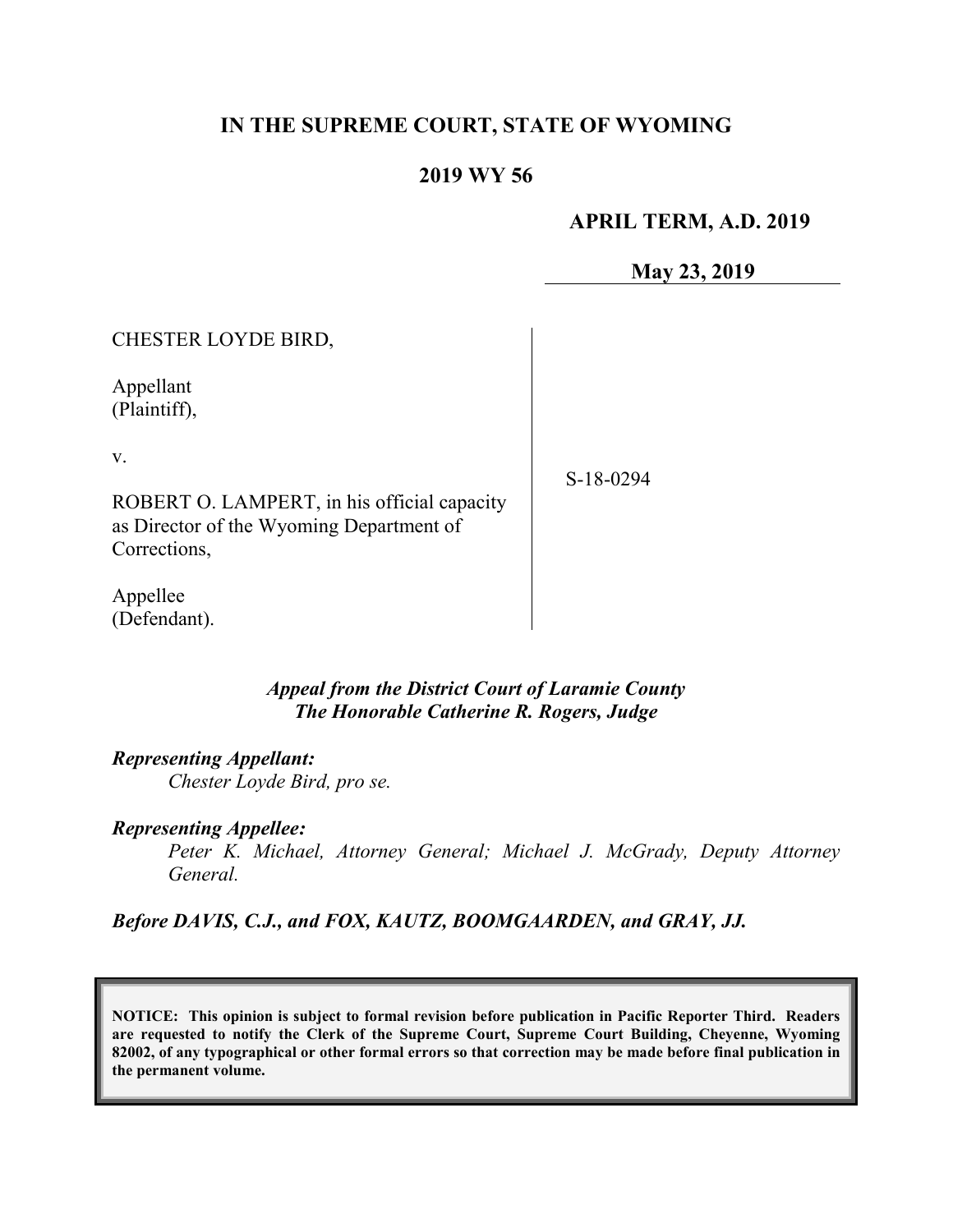### **FOX, Justice.**

[¶1] Chester L. Bird is serving a sentence of life according to law for crimes he committed in the 1990s. Mr. Bird filed a *pro se* complaint under the Declaratory Judgment Act, alleging that the Wyoming Department of Corrections (WDOC) violated various policies and procedures during disciplinary proceedings brought against him. The district court dismissed Mr. Bird's complaint, and we affirm.

#### *ISSUES*

[¶2] Mr. Bird raises two issues that we reorder and rephrase:

- 1. Was it proper for the district court to base its dismissal of Mr. Bird's complaint on standing, when the WDOC only raised standing in its reply brief?
- 2. Do collateral estoppel and res judicata bar Mr. Bird's claims that procedural violations occurred during his disciplinary proceedings?

### *FACTS*

[¶3] Mr. Bird has been in the custody of the WDOC since 1994. In September 2016, he was convicted of three major conduct violations resulting from his participation in a pornographic video distribution scheme. He was sentenced to 60 days in disciplinary segregation, among other punishments. Mr. Bird filed a petition for a writ of habeas corpus in the United States District Court for the District of Wyoming, naming WDOC warden Michael Pacheco and the Wyoming Attorney General as respondents. He alleged the disciplinary proceedings used to obtain his convictions violated his right to due process of law because "he was arbitrarily denied staff witnesses, the charging officer gave false testimony, there was 'no evidence' to support the guilty finding and [] he received punishments other than a fine." The federal district court granted the respondents' motion for summary judgment, concluding that Mr. Bird had been "provided all the due process to which he was entitled." The Tenth Circuit denied him a certificate of appealability.

[¶4] Mr. Bird then filed a Complaint for Declaratory Judgment in state district court against the director of the WDOC, Robert Lampert. He sought a declaration that the WDOC must "adhere to its own rules and regulations which were adopted for the protection of other parties." He argued the WDOC did not follow its own procedures in conducting his disciplinary hearing because: 1) his conduct violation report did not provide sufficient description of physical evidence, did not disclose the names of all staff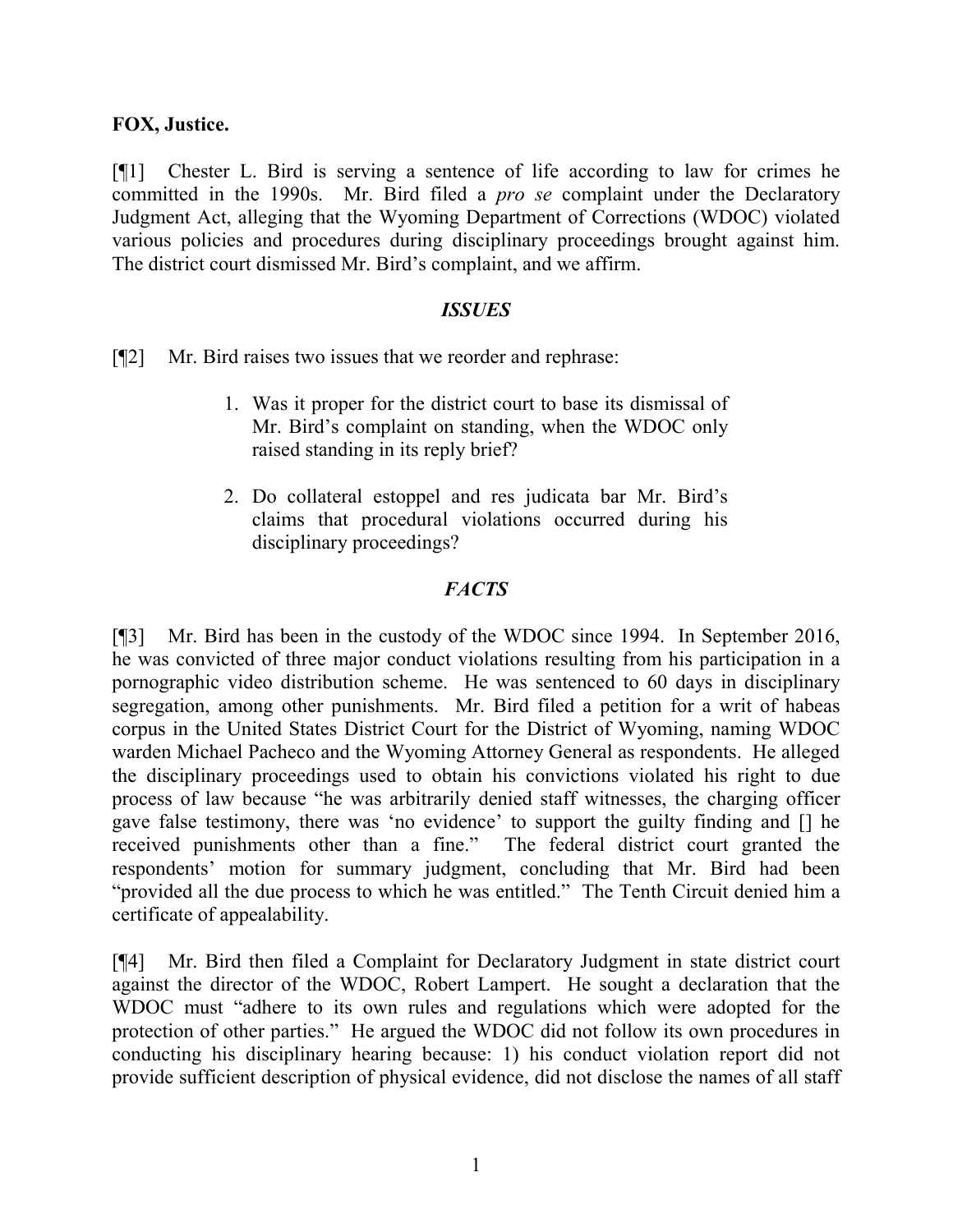members involved in the investigation, and was not completed until more than 24 hours after the decision to charge him was made; 2) the hearing officer reviewed a confidential investigation report that Mr. Bird did not have the opportunity to review; and 3) he was denied the opportunity to present witnesses.

[¶5] Mr. Lampert moved to dismiss Mr. Bird's complaint, arguing that collateral estoppel and res judicata precluded the action because his habeas corpus petition had "previously raised nearly identical allegations." Mr. Bird responded that his complaint did not argue that violations of WDOC policies violated his right to due process, rather it sought a judgment that "the WDOC must adhere to its own policies and procedures which were adopted for the protection of other parties, nothing more, nothing less." In reply Mr. Lampert argued, in addition to the action being precluded, that Mr. Bird lacked standing to seek relief under the declaratory judgment act. The district court granted Mr. Lampert's motion to dismiss. Mr. Bird timely appealed.

## *DISCUSSION*

[¶6] Mr. Bird argues the district court erred in granting the motion to dismiss because the issues raised in his complaint are not identical to those in his habeas corpus petition and could not have been raised in the prior federal litigation. Further, he asserts that the district court erred in considering the standing argument raised in Mr. Lampert's reply because Mr. Lampert waived this defense by failing to assert it in his motion to dismiss. The State responds that collateral estoppel bars all issues Mr. Bird raised in his habeas corpus petition, that res judicata precludes him from raising new issues, and that it was proper to consider the standing argument raised in Mr. Lampert's reply because it was raised in response to Mr. Bird's changed theory of the case. First, we address the existence of standing with respect to Mr. Bird's request for a declaration that the WDOC must generally abide by its own policies and procedures. Next, we consider claims Mr. Bird previously raised in his petition for habeas corpus, and issues related to his disciplinary proceedings that were raised below, but not in the previous action.

# *I. The district court properly considered standing in dismissing Mr. Bird's complaint*

[¶7] The existence of standing is a question of justiciability that we review de novo. *In re L-MHB*, 2018 WY 140, ¶ 24, 431 P.3d 560, 568 (Wyo. 2018); *Ultra Res., Inc. v. Hartman*, 2010 WY 36, ¶ 50, 226 P.3d 889, 911 (Wyo. 2010). Lack of standing may be raised at any time, including by the court *sua sponte*. *In re L-MHB*, 2018 WY 140, ¶ 24, 431 P.3d at 568; *Ultra Res.*, 2010 WY 36, ¶ 50, 226 P.3d at 911. Thus, the district court did not err by considering it, even though Mr. Lampert did not raise it in his motion to dismiss.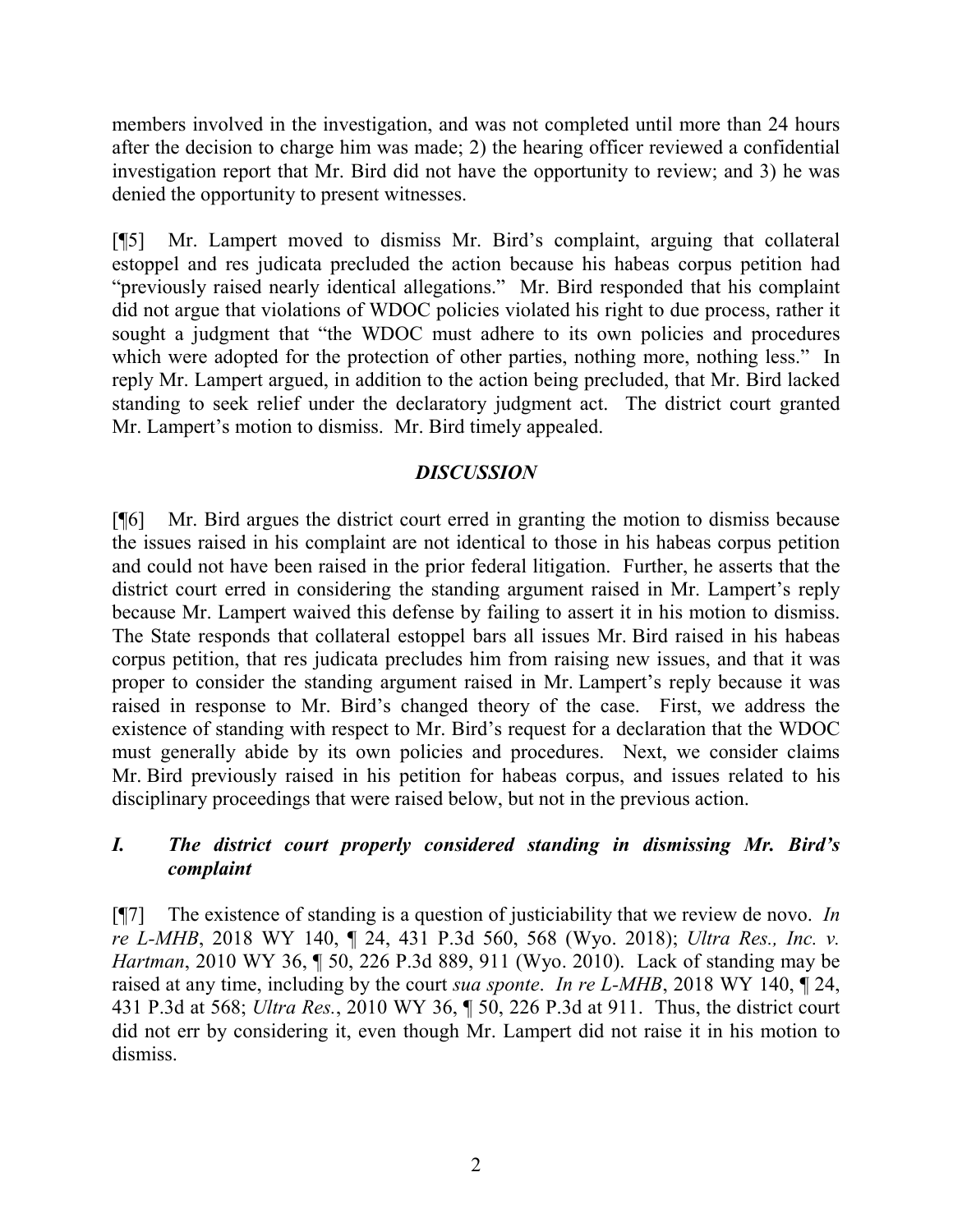[¶8] We conclude Mr. Bird lacked standing to seek a declaration that the WDOC must follow its own procedures as a matter of course. In a declaratory judgment action, the plaintiff must allege a justiciable controversy, which requires: 1) an existing and genuine, as opposed to a theoretical, right or interest; 2) that the controversy "be one upon which the judgment of the court may effectively operate, as distinguished from a debate or argument evoking a purely political, administrative, philosophical or academic conclusion"; 3) that any judicial determination of the controversy be capable of having the force and effect of a final judgment; and 4) that the proceedings be genuinely adverse in nature. *Allred v. Bebout*, 2018 WY 8, ¶ 37, 409 P.3d 260, 270 (Wyo. 2018) (quoting *Brimmer v. Thomson*, 521 P.2d 574, 578 (Wyo. 1974)). Mr. Bird's complaint sought a declaration that the WDOC must follow its own policies and procedures. He claims this request is not associated with his own disciplinary proceedings or convictions. Rather, he argues WDOC's "violation of its own rules, policies or procedures is *per se* arbitrary and capricious" and that "he has a right to a declaratory judgment establishing as much." Such a declaration "adjudicates nothing and binds no one." *Brimmer*, 521 P.2d at 579. Courts may not issue "advisory opinions addressing future speculative matters." *Catamount Const. v. Timmis Enters.*, 2008 WY 122, ¶ 19, 193 P.3d 1153, 1159 (Wyo. 2008); *see also Voss v. Goodman*, 2009 WY 40, ¶¶ 5-7, 203 P.3d 415, 418 (Wyo. 2009), *superseded on other grounds by statute*, Wyo. Stat. Ann. § 24-9-101(e), (h) (2011), *as recognized in Whaley v. Flitner Ltd. P'ship*, 2017 WY 59, ¶ 20, 395 P.3d 653, 660 (Wyo. 2017) (courts cannot adjudicate hypothetical issues). The district court properly relied on standing to dismiss those portions of his complaint that sought an advisory opinion.

### *II. Collateral estoppel and res judicata bar Mr. Bird's claims alleging that procedural violations occurred during his disciplinary proceedings*

[¶9] We review a district court's grant of a motion to dismiss de novo, accepting facts stated in the complaint as true and viewing them in the light most favorable to the plaintiff. *Elworthy v. First Tenn. Bank*, 2017 WY 33, ¶ 20, 391 P.3d 1113, 1119 (Wyo. 2017). The application of res judicata and collateral estoppel are questions of law that we review de novo, taking judicial notice of prior proceedings between the parties. *Doles v. State*, 2007 WY 119, ¶ 4, 163 P.3d 819, 820 (Wyo. 2007); *In re Big Horn River*, 2004 WY 21, ¶ 19, 85 P.3d 981, 987 (Wyo. 2004); *Texas W. Oil & Gas Corp. v. First Interstate Bank*, 743 P.2d 857, 858 (Wyo. 1987); *Weber v. Johnston Fuel Liners, Inc.*, 540 P.2d 535, 538 (Wyo. 1975).

[¶10] Collateral estoppel precludes a party from raising issues that have been contested and resolved in a prior proceeding. *Hansuld v. Lariat Diesel Corp.*, 2010 WY 160, ¶ 18, 245 P.3d 293, 300 (Wyo. 2010). In determining whether collateral estoppel bars an issue raised in a subsequent proceeding, we consider these elements: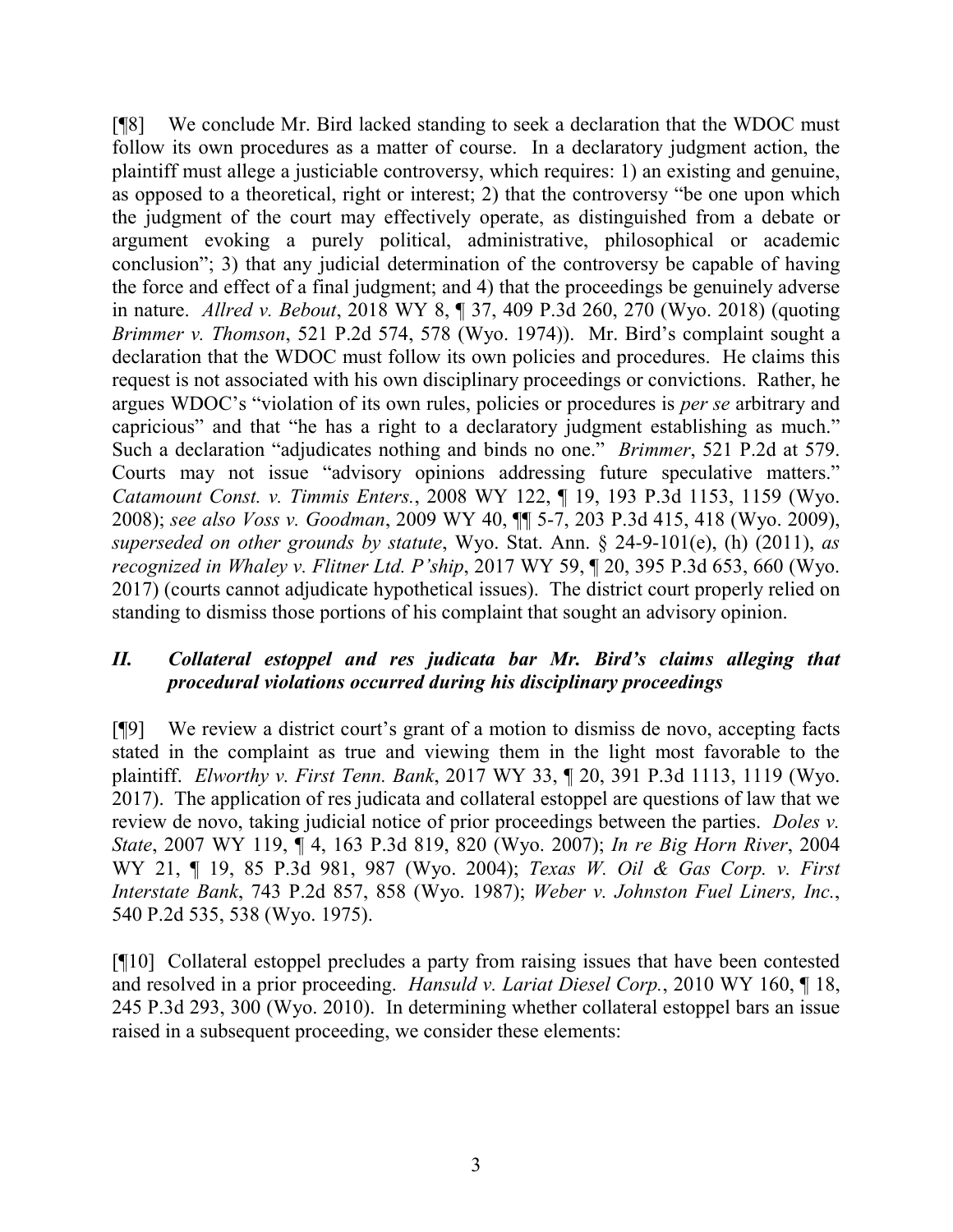(1) whether the issue decided in the prior adjudication was *identical* with the issue presented in the present action; (2) whether the prior adjudication resulted in a judgment on the merits; (3) whether the party against whom collateral estoppel is asserted was a party or in privity with a party to the prior adjudication; and (4) whether the party against whom collateral estoppel is asserted had a full and fair opportunity to litigate the issue in the prior proceeding.

*Slavens v. Bd. of Cty. Comm'rs*, 854 P.2d 683, 686 (Wyo. 1993) (emphasis in original). Here, as in federal district court, Mr. Bird asserted he was not permitted to call staff witnesses, that the conduct violation report did not list the names of all staff members involved in the investigation, and that he did not have the opportunity to review a confidential investigation report. The federal court fully considered each of these issues and reached a judgment on the merits. To the extent Mr. Bird's complaint raised issues identical to those raised in federal court, collateral estoppel bars them.

[¶11] Res judicata bars previously litigated "claims that have been, or, because of an intrinsic relationship to matters presented, should have been, decided in an earlier legal action." *Hansuld*, 2010 WY 160, ¶ 19, 245 P.3d at 300. Four elements determine whether res judicata applies: "(1) the parties are identical; (2) the subject matter is identical; (3) the issues are the same and related to the subject matter; and (4) the capacities of the persons are identical in reference to both the subject matter and the issues between them." *Id.* at ¶ 20, 245 P.3d at 300. Mr. Bird and the WDOC, via its agents Michael Pacheco and Robert Lampert, were parties to both actions and acted in the same capacities. *Texas W. Oil & Gas Corp.*, 743 P.2d at 865 (holding suit against director of corporation in official capacity was barred by corporation's favorable judgment in previous suit because "the benefit of collateral estoppel and res judicata are available either to the principal or agent in defense of the second lawsuit"). Both proceedings arose out of the disciplinary charges brought against Mr. Bird and both alleged violations of WDOC procedures during his disciplinary investigation and hearing. Mr. Bird argues his current claims are unrelated to his previous due process argument and attempts to recast them as state-law claims that could not have been raised in federal court. We are not persuaded. First, Mr. Bird did not bring any claims under the Wyoming Constitution that could not have been raised in federal court. Further, although Mr. Bird does not explicitly seek relief under the due process clause, as he did in the prior proceeding, the substance of his argument is that his disciplinary convictions were unfairly obtained—a prototypical due process argument. Finally, the alleged error of state law that Mr. Bird claims could not have been brought in federal court involves his general "state right to have the WDOC adhere to its own policies and procedures," a matter we have determined he lacks standing to pursue. Any alleged procedural violation